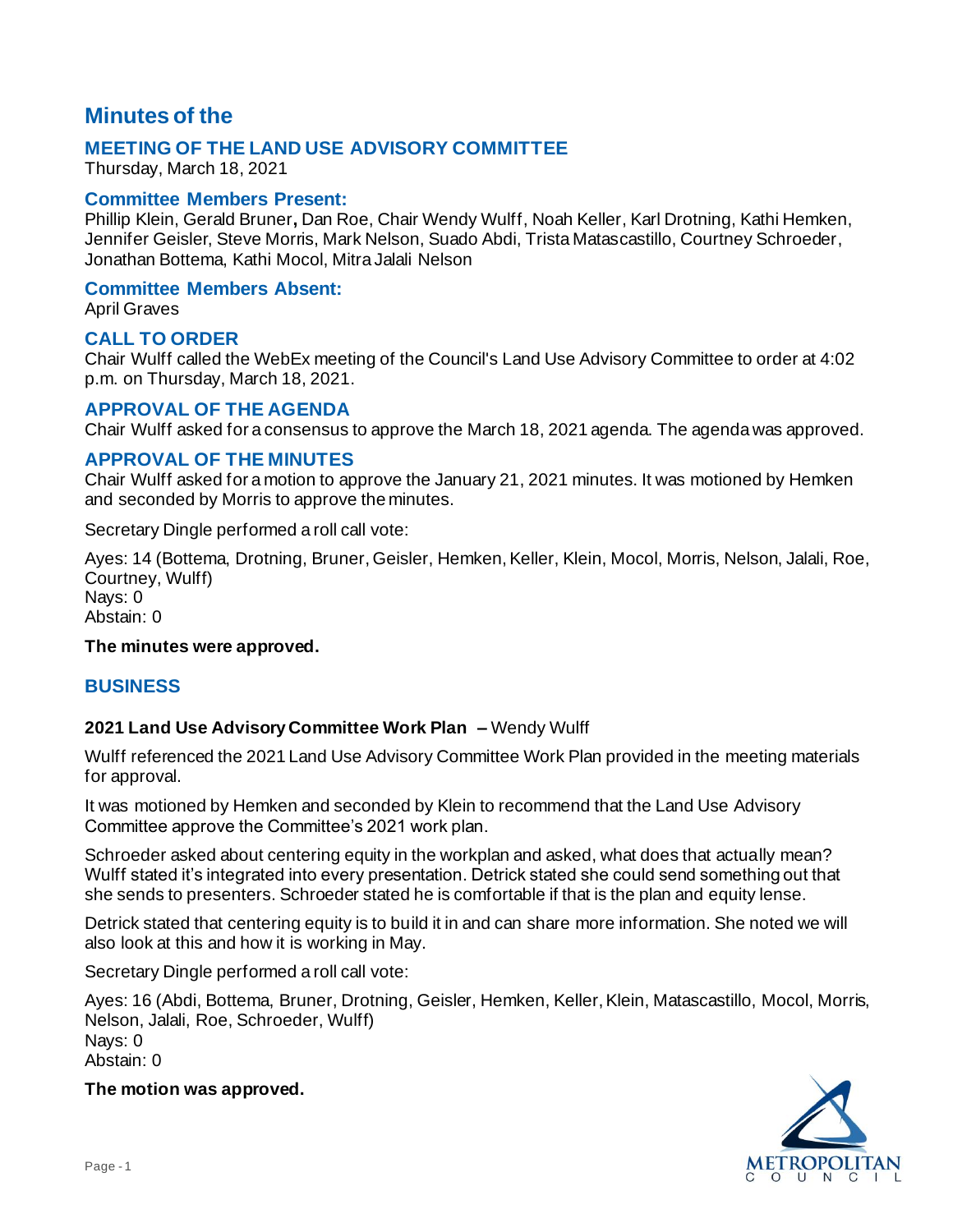# **INFORMATION**

**2040 Comprehensive Plan Composite Report –** Michael Larson and Angela Torres, Local Planning **Assistance** 

Torres gave a presentation on the initial takeaways on the 2040 Comprehensive Plan Composite report. She gave a status update and stated the bulk of the conversation will be centered on land use as outlined in the materials and presentation provided.

Bottema asked about language used. Torres explained authorization of comprehensive plans and approved sewer plans, which are approved because they are a system of the Met Council.

Bottema asked what the difference is between authorized and approved. Lisa Barajas explained that authorization is for local government to adopt their plan. The Council's role is to review for conformance with our system plans and then authorize a local jurisdiction to adopt/approve and put into effect. Sewer plans are approved because they are part of the Met Council's system plans.

Torres continued her presentation reviewing three questions listed in the presentation that help frame additional research.

Larson discussed high-level land use information outlined in the presentation.

Bruner asked if Carver County is the fastest growing county. Larson stated he doesn't have that data but there are many ways of 'doing the math.' Bruner discussed farmland that is being annexed into cities and asked, how long before they're counted? Torres stated they often have orderly annexation agreements, and they will note when they will be part of the city, so those can be planned for by the city. She also discussed annexations of small parcels that become available when a farmer sells.

Morris asked, do we have a percentage of change of non-residential use compared to 2030 plans. Larson stated we do not have a data set for that at this time. He discussed TAZ data sets that we do have that shows where jobs will be.

Drotning discussed annexations and noted that they don't always mean more houses. He stated they recently annexed land for industrial purposes.

Torres discussed housing outlined in the presentation looking at housing trends and themes.

Larson discussed transportation and gave an overview outlined in the presentation.

Bottema stated this type of data would be helpful when doing 2050 Comprehensive Plans. Torres stated that this is their intention.

Torres discussed water resources outlined in the presentation including wastewater, local surface water management, and water supply.

Bruner asked, when towns connect to the Council's system, who pays? Wulff stated the City pays the connection fees but it depends on how far out it was planned. Developers pay the local connection fees.

Drotning asked how can we get more information on Credit River Township. Torres shared the Township has submitted to be incorporated and noted that this was the first time they did their own Comprehensive Plan. She added that the Township is planning to receive service from a trunk line in Savage.

Larson discussed regional parks and trails, as well as trends and themes in resilience and climate change, and natural resources.

Torres discussed equity trends and themes in the comprehensive plans and reviewed next steps.

Roe gave feedback that their change to 'urban area' was very controversial when they began their planning.